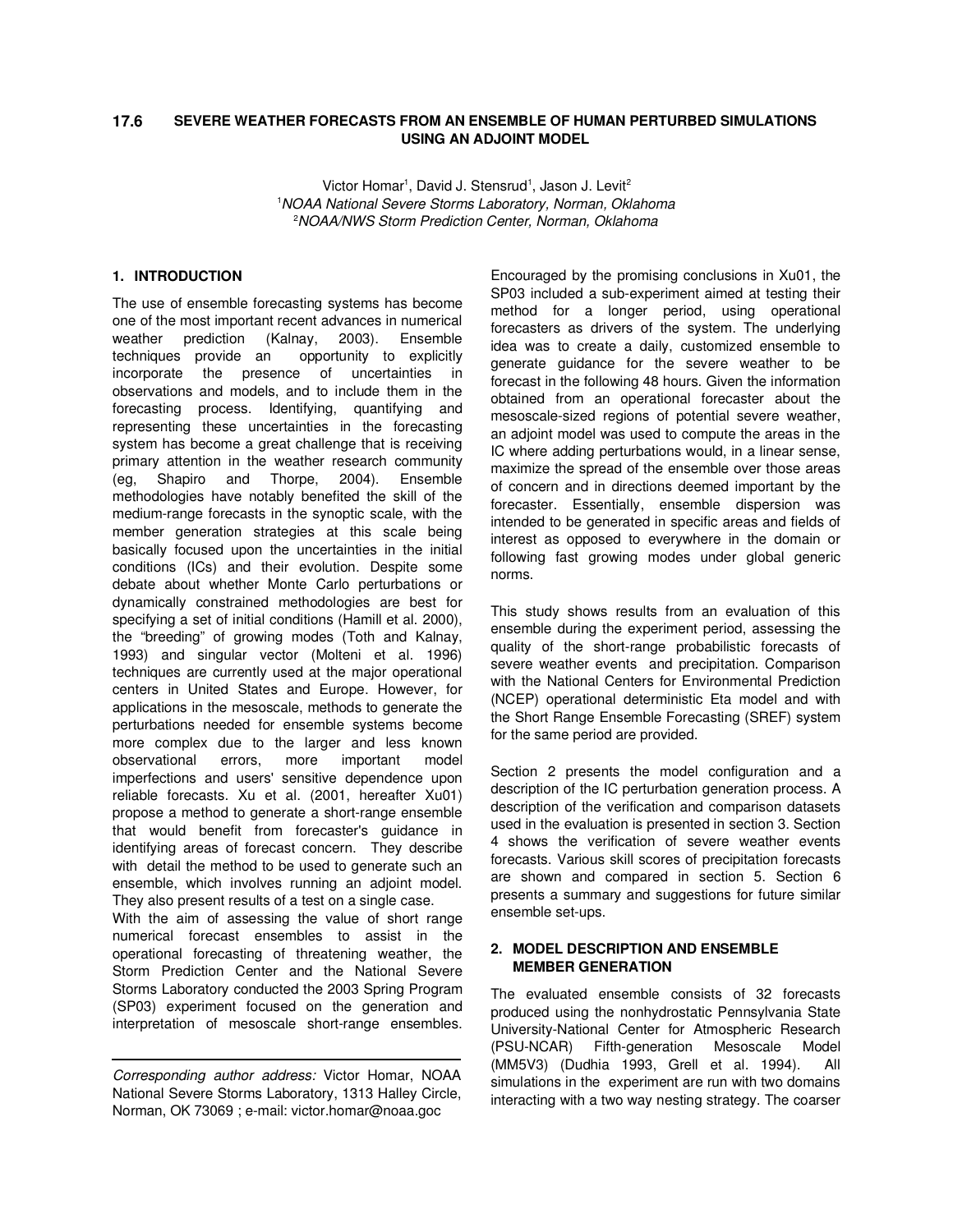|                                                                |  |  |  | Field U V T Q Vort Hgt CAPE SLP W |  |
|----------------------------------------------------------------|--|--|--|-----------------------------------|--|
| <b>Freq.</b> $(\%)$ 12.7 11.3 13.2 11.3 7.2 13.0 14.4 11.8 5.1 |  |  |  |                                   |  |
| Fest Time (h) $+12$ $+18$ $+24$ $+30$ $+36$ $+42$              |  |  |  | +48                               |  |
| <b>Freq.</b> $(\% )$ 0.5 0.9 11.3 26.4 47.0 8.3 5.6            |  |  |  |                                   |  |

Table 1. Relative frequency of fields and forecast times selected by the forecasters and used to initialize the adjoint *model integrations and IC perturbation generation.*

domain has 66  $\times$  46 grid points, 90 km grid spacing and covers the continental United States (CONUS), south Canada, the Gulf of Mexico, easter North Pacific and western North Atlantic. The inner domain has 157  $\times$  97 grid points, 30 km grid spacing and covers basically the CONUS. All simulations are performed on 24 sigma levels, with higher concentration at lower altitudes to better resolve near-ground processes. Subgrid moist convection is parameterized using the Kain and Fritsch (1990) scheme. A simple microphysics scheme that allows for ice concentration at temperatures below freezing is used. Boundary layer processes are parameterized using the Eta PBL (Janjic, 1994) scheme together with the Dudhia (1996), fivelayer simple soil model. Cloud and clear air radiative effects, as well as water vapor, carbon dioxide and ozone concentrations are considered in the radiative scheme. Both coarser and inner domains use the same parameterizations for all simulations.

This experimental ensemble of the SP03 experiment (MM5ADJ) ran from April 28 to June 6, but only from Monday-Friday of each week. The Eta model forecasts at 1200 UTC are used to provide the ICs for the MM5ADJ. Lateral boundary conditions for the MM5ADJ also come from the 1200 UTC Eta model. To generate the set of different IC, the method detailed in Xu01 was followed: each day a human forecaster was asked to identify 16 features of interest in the control run such that severe weather for the following day (day 2) was, in the forecaster's opinion, most sensitive to the feature. The forecaster was able to select structures at any time (in 6 h intervals) from the Eta forecast, on the following fields: horizontal and vertical wind components, temperature, specific humidity, geopotential height, sea level pressure, vorticity and pseudo-Convective Available Potential Energy (pseudo-CAPE, defined as temperature difference between middle an low levels). The fields in this list were predetermined to allow easy operational implementation but there is no other limitation on the feature of interest but to be differentiable with respect to the model fields. Table 1 shows the distribution of fields used by the forecasters during the whole experiment. There is not a clearly preferred subset of fields by the forecasters, with perhaps less tendency to use the vertical velocity or vorticity fields. This may be related to the traditional fields involved in mesoscale conceptual models used to identify the areas of concern and also the confidence of the forecaster on the numerical forecast of vertical velocity. The distribution in forecast hours (Table 1) shows that almost 3 out of 4 times the forecaster defined the feature of interest at T+30h or T+36h, the time of the afternoon convection for day 2 forecast. A total of 27 cases are finally available for this evaluating the ensemble guidance potential.

For each of the 16 selected features of interest, an adjoint model integration on the coarser domain was correspondingly initialized and the sensitive areas of each forecaster-specified feature to the IC were derived. The adjoint model used is the MM5 Adjoint Modeling System (Zou et al., 1997, 1998) developed by NCAR. The code is derived from a simplified version of the forward MM5. The adjoint runs have no parameterized convection but include explicit microphysics, radiation scheme and surface processes. Once the sensitivity fields were obtained from the adjoint, the horizontal wind fields and temperature sensitivities were rescaled to an amplitude within an estimation of the typical analysis error on the mesoscale. Table 2 shows the maximum perturbation amplitude used for each field. Then, two MM5 simulations were run for each highlighted feature, each one perturbed in opposite direction (positive and negative). Since the forecaster was requested to highlight 16 features each day, 32 perturbed simulations were produced to form the MM5ADJ ensemble.

*Table 2. Maximum and typical amplitude of the IC perturbations.*

| Field          | U & V                  | т     |  |  |
|----------------|------------------------|-------|--|--|
| Max.           | $8.0 \text{ m s}^{-1}$ | 4.0 K |  |  |
| <b>Typical</b> | $2 \text{ m s}^{-1}$   | 1.5 K |  |  |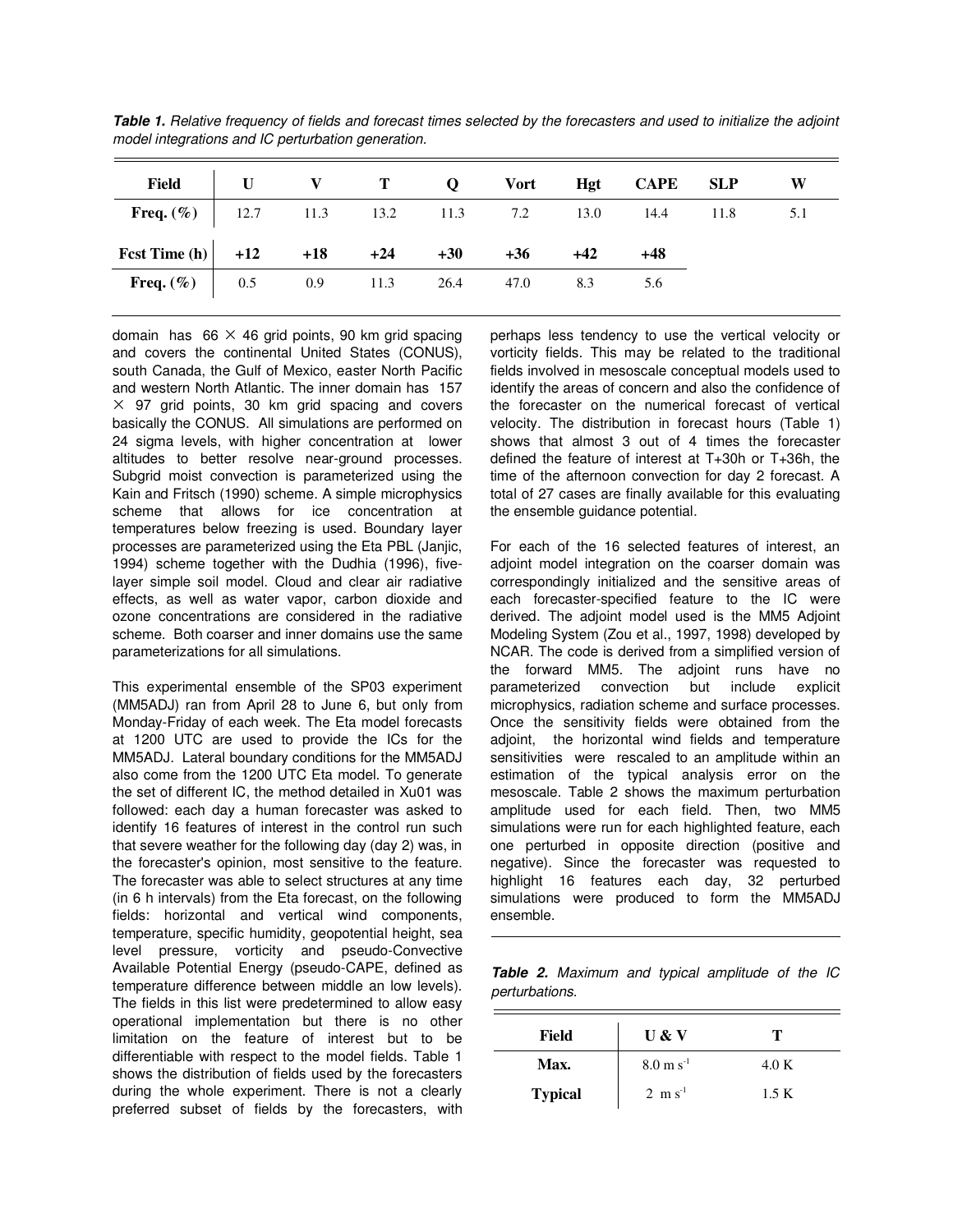## **3. VERIFICATION AND COMPARISON DATA**

Ensemble forecasts are expected to provide information on the uncertainty of the forecast aspect of interest. We evaluate here the ability of the MM5ADJ ensemble to forecast probabilities of severe weather and precipitation. All verification and comparison fields used in this study are remapped to the MM5 30 km domain, in order to facilitate and ensure a fair comparison among them. Two observational datasets are used in this verification:

a) *SPC severe weather reports*: The severe weather probabilistic forecasts are verified using the SPC severe weather reports database. This database contains a quality controlled list of tornado, large hail and wind damage reports in the United States with information about the intensity of the event and its location in space and time. Figure 1b shows an example of the reports in the SPC database for the same period shown in Fig. 1a. A gridded field on the MM5 domain is created by setting the grid points with at least one report in its grid box to the value of 1. This field does not contain information about the type, intensity or density of reports within the grid box but it is consistent with the probabilistic forecast that it verifies. Here, the models' forecasts strictly refer to the occurrence of severe weather within a gridbox rather than to the type, intensity or density of events (see next section).

b) *NCEP/CPC Stage IV precipitation*: In order to verify the precipitation forecasts we use the NCEP/CPC 4km Stage IV data every 6 h. This dataset is based on a multi-sensor hourly analysis and it is quality controlled manually. The precipitation remapping is performed maintaining the original amount of precipitation in the MM5 grid as done by NCEP for grid interpolation and QPF verification (Mesinger, 1996).

In addition to the objective verification against the observational datasets, we assess the relative value of the MM5ADJ by comparing it to other available shortrange forecasts for the same period:

a) *Subjective Day2 Outlooks*: During the SP03 a forecaster issued a severe weather outlook for Day2, following the same guidelines used for the daily operational SPC outlooks (Kay and Brooks, 2000). Note that the operational SPC outlooks are theoretically designed to forecast the probability of severe weather within 20 miles of a point, which is equivalent to an square area with 57 km on each side. Admittedly, remapping the probabilities to a 30 km grid produces a shift towards overforecasting (increasing the false alarms). However, it is uncertain how sensitive the forecaster is to this definition when defining the outlook. On the other hand, the SPC outlooks are issued using 5 discrete probability categories: 0.00, 0.05, 0.15, 0.25 and 0.35. Again, in order to ensure fair comparison among the forecasts, we will project the



*Fig. 1 a) Probability of severe weather (black lines in 20 % interval) using the SCP parameter from the 32 member MM5 Adjoint ensemble for the 24 h period from 1200 UTC May 5 to 1200 UTC May 6 2003. Shaded field shows the Practically Perfect Prog. Dashed lines depict the 1% probabilities. b) Storm reports from the same period. Red circles represent tornadoes, green circles represent large hail and blue circles represent damaging winds.*

models' forecasts to the SPC values. For instance, all probabilities above 0.35 from the models are considered 0.35 in the verification.

b) *Operational Eta*: We include the 1200 UTC run from the NCEP Eta to add a deterministic model in the comparison. Probabilistic forecasts from this model are trivially created by setting the field to 1 (actually, 0.35 for the severe weather forecasts) when the condition for severe weather is satisfied and 0 otherwise.

c) *Short Range Ensemble Forecasting (SREF)*: The NCEP ensemble for short range forecasting (e.g. Hamill and Colucci 1997) at that time consisted of 10 members, five Eta and five RSM (Regional Spectral Model). The SREF forecasts would have provided a good opportunity to compare the experimental MM5ADJ ensemble, that uses human perturbed IC, against the dynamical method of breeding of growing modes used in the SREF. Unfortunately, only 11 days are available to perform the comparison for the period that the SP03 lasted. This hampers the statistical significance of such comparison. As a solution of compromise we will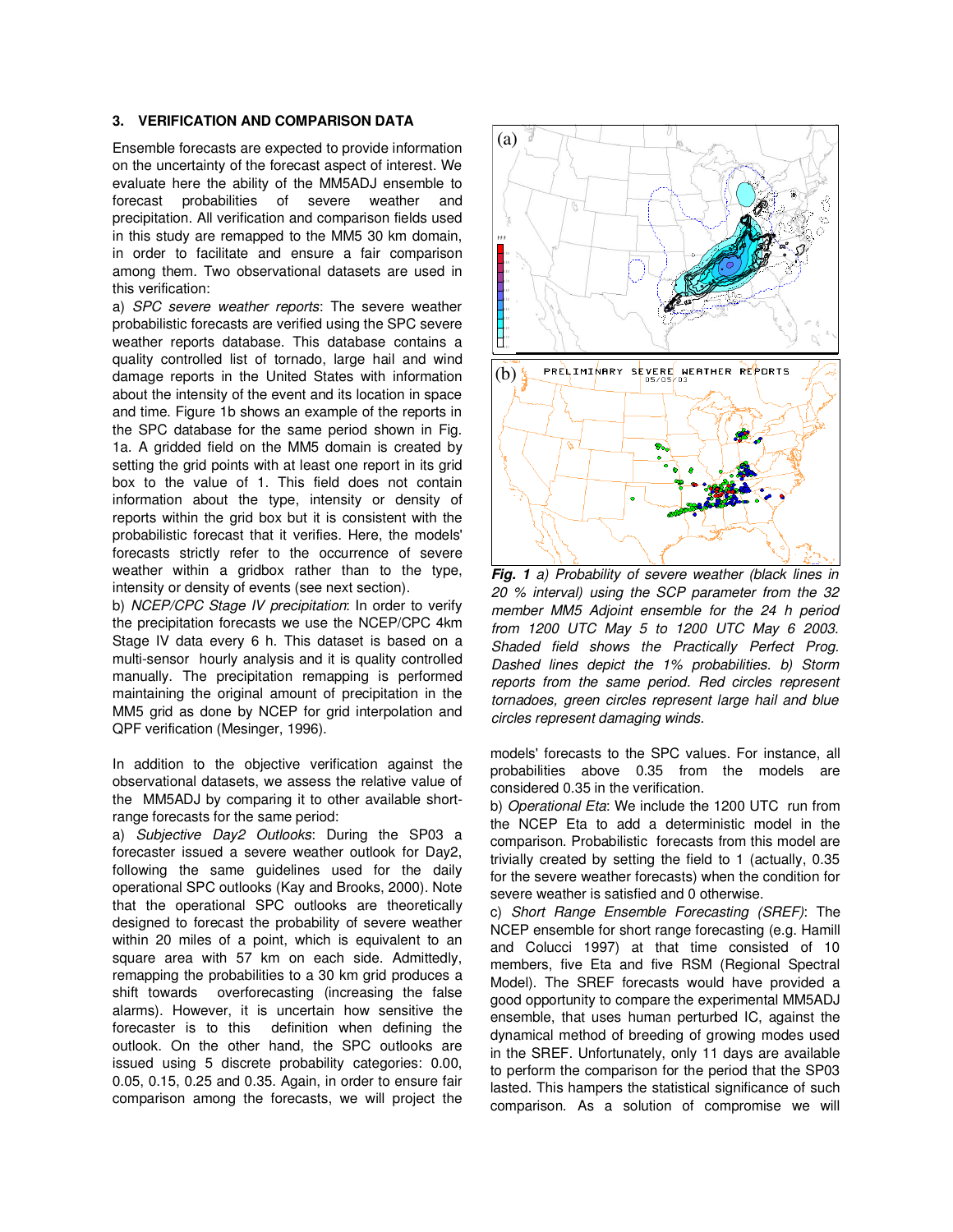perform the verification process twice, one using the 27 cases where the MM5ADJ is available and another with the 11 days available from the SREF forecasts.

d) *Practically Perfect Prog*: Although this field is not a forecast, we will use it as a measure of the upper limit of a probabilistic forecast provided some limits in generating the forecast (e.g. smoothness, size and spatial continuity of significant probability areas). Brooks et al. (1997) discuss the concept of the practically perfect progs (PPP) and present the main characteristics. Essentially, the PPP field is constructed by using a nonparametric density estimation with a twodimensional Gaussian kernel for each gridpoint with a report in the observational dataset. The parameters that define the kernel are calculated by Brooks et al. (1997) from the statistical properties of the climatology of SPC operational outlooks. Figure 1a depicts the PPP field obtained from the reports shown in Fig 1b and provides an example showing the main characteristic of the PPP - the hypothetical forecast is as accurate as could be expected for a forecaster already aware of the reports.

### **4. VERIFICATION OF SEVERE WEATHER FORECASTS**

To diagnose "severe weather" from model output fields, we use the Supercell Composite Parameter (SCP, Thompson et al. 2002). The SCP is calculated as:

$$
SCP = \frac{muCAP}{1000 J kg^{-1}} \times \frac{0-3 km SRH}{100 m^{2} s^{-2}} \times \frac{BRN shear}{40 m^{2} s^{-2}}
$$

The probability of occurrence of severe weather during a 24 h period at every grid point is defined here as the number of ensemble members having a SCP larger than 1 and some convective rain at that grid point anytime during that 24 h period, divided by the number of ensemble members. We use the threshold of SCP larger than 1 as it is reported by Thompson et al. (2003) in order to differentiate supercell storms in both observed and Rapid Update Cycle-2 analysis/forecast model proximity soundings. Each day, two probabilities for the forecast of occurrence of severe weather are produced for each of the four available forecasts sources in the comparison: one for the  $0 - 24$  h and another for the  $24 - 48$  h period. Figure 1a shows an example of the distribution of this probabilistic forecast from the MM5ADJ, showing for this case values up to 80% from the lower Mississippi Valley to the Ohio and Tennessee Valley.

A global verification of the probabilistic forecasts is done by using the attributes diagram (Wilks, 1995). This diagram shows the observed frequency of an event as a function of the forecast and allows an interpretation of skill for each forecast category separately. The attributes diagram also allows one to interpret the reliability, resolution and uncertainty of each forecast interval (Wilks, 1995). Figure 2 shows the attributes diagram for all the forecasts compared in this study. The observed climatological frequency is 0.016 for the 27 cases and 0.024 for the 11 "SREF cases" (the days were SREF data are available are mostly during the first two weeks of May 2003, which was the most active period of the SP03 experiment). Not surprisingly for the prediction of rare events, all forecasts in the comparison show good skill at predicting no occurrence of severe events (0.00 probs), with the human outlooks showing the higher reliability at this category. For *low* (0.05) and *moderate* (0.15) probabilities, the MM5ADJ is the only forecast showing



Fig 2. Attributes diagrams for the probability of severe weather as obtained from: SP03 preliminary Day2 outlooks, T+24 h and T+48 h SCP forecasts from the MM5ADJ, Eta and SREF. Left panel was calculated using all 27 days available for the MM5ADJ experimental period and right panel contains results only from the days the SREF output *were available during that test period.*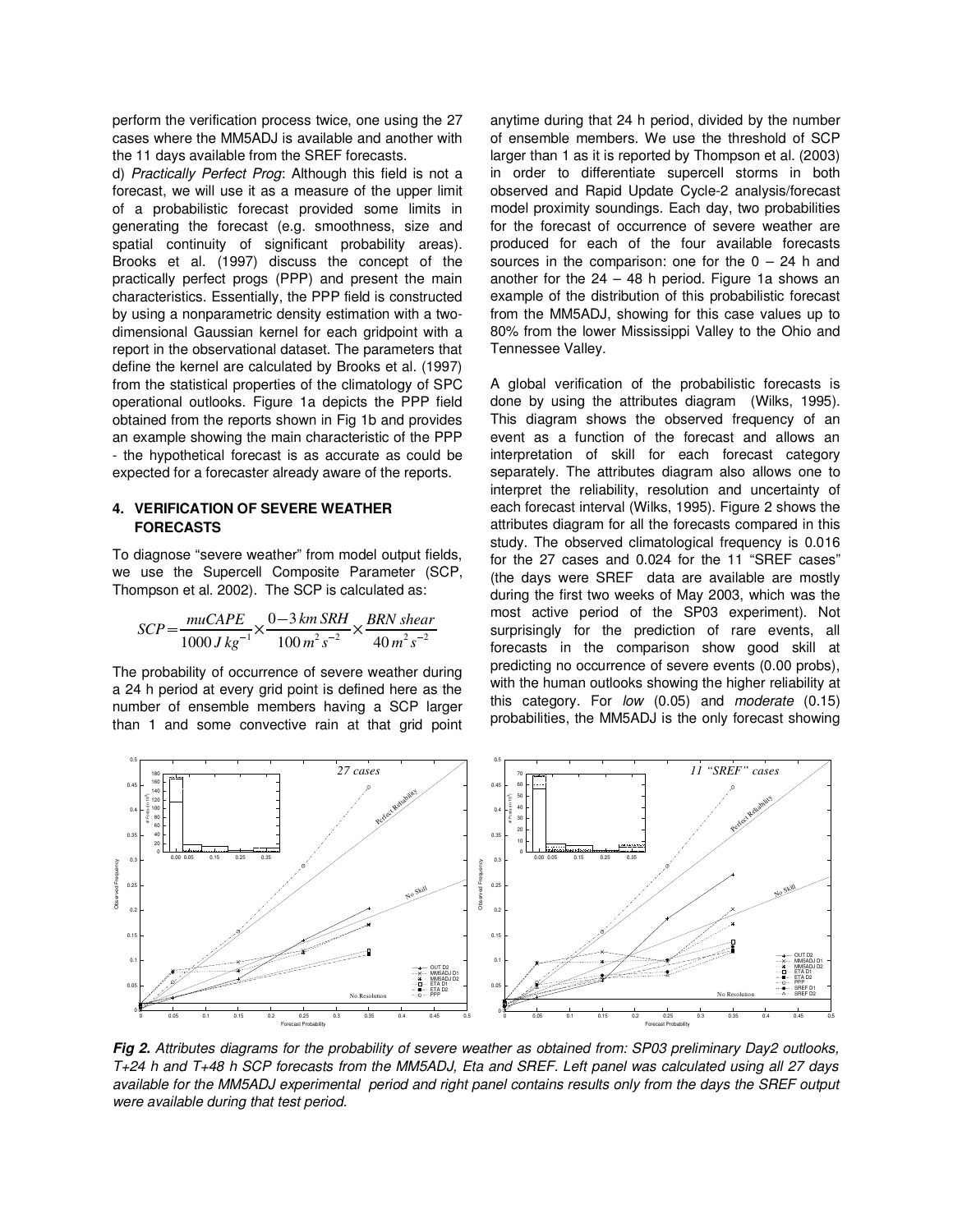some skill, with especially good reliability at the *low* category. The fact that the MM5ADJ ensemble is underforecasting for both day1 and day2 in the *low* category may indicate that a more adequate threshold for the SCP parameter may be needed for this system rather than the one used (SCP>1). For high probabilities (when a majority of the ensembles agree), the MM5ADJ shows no skill in predicting severe weather. This is an indirect indication of underdispersion in the ensemble since it is a result of high ensemble member agreement yet not reproducing the observations. The human outlooks, however, become skillful at the high probability categories, revealing the forecasters skill when they show high confidence on the intensity of the situation of the day and decide to use high probabilities in the outlook. The Eta forecasts are clearly hampered in this type of probabilistic verification but it is still significant that the model overforecasts the severe weather. In only 11 to 12 % of the times in which the model forecasts SCP > 1 and convective rain in a gridpoint is severe weather actually reported in the gridbox during the 24 h period.

Regarding the results from the 11 "SREF cases", similar scores to those from the 27 days sample are obtained for the outlooks, MM5ADJ and Eta model, with some minor but notable differences. The outlooks show a remarkable increase in skill and reliability for the high probability categories during this convectively active period. Also, the MM5ADJ has generally improved skill at all categories. Focusing on the SREF results, it shows almost perfect reliability (better than the PPP for day1) for the *low* category but no skill for higher probabilities. This result clearly shows the advantage of the MM5ADJ over the SREF in forecasting highly probable episodes of severe weather (usually the most intense and damaging). This is most likely a consequence of the customized design of the MM5ADJ to focus on the areas of severe weather threat, whereas the SREF system is designed to cover a wide variety of mesoscale forecast aspects and shows its strength at the lower probability range.

As expected, and although the SREF is forecasting the *low* category with great success for this small sample size, all forecasts considered in this comparison are far from the potentially attainable limit set by the PPP field.

# **5. VERIFICATION OF PRECIPITATION FORECASTS**

The 6-hourly accumulated precipitation forecasts from the MM5ADJ, Eta model and SREF are verified using the NCEP/CPC Stage IV dataset. Although probabilistic fields can be derived from an ensemble of precipitation forecasts, we will show here only results from the



*Fig. 3 Root mean square error of the 6-hourly accumulated precipitation. Top panel include the 27 cases of the SP03 experiment and the bottom panel includes the 11 available cases from the SREF during that period.*

verification of the skill of single precipitation fields from the ensembles such as the mean and the probability mean matched (PMM) precipitation. The PMM (Ebert, 2001) is calculated as the ensemble mean, rescaled locally using the global (all ensemble members) distribution of precipitation. This field is intended to possess the representativity and properties (in terms of smoothing out uncertain features from the individual members) of the ensemble mean but a similar precipitation distribution to the precipitation field of an individual deterministic member.

The root mean square error (RMSE) of the 6-h forecast precipitation is shown in Fig. 3 as a function of the integration time. A measure of the mean total precipitation is given through the labeled "Zero Fcst". The diurnal cycle in the precipitation and the RMSE clearly emerges in the plots. Maximum precipitation is observed at T+18 and T+24 h, which corresponds to the period from  $00 - 12$  UTC. Using the sample of 27 cases (Fig. 3, top panel), the Eta model has the lowest RMSE for the first 12 hours but it becomes the forecast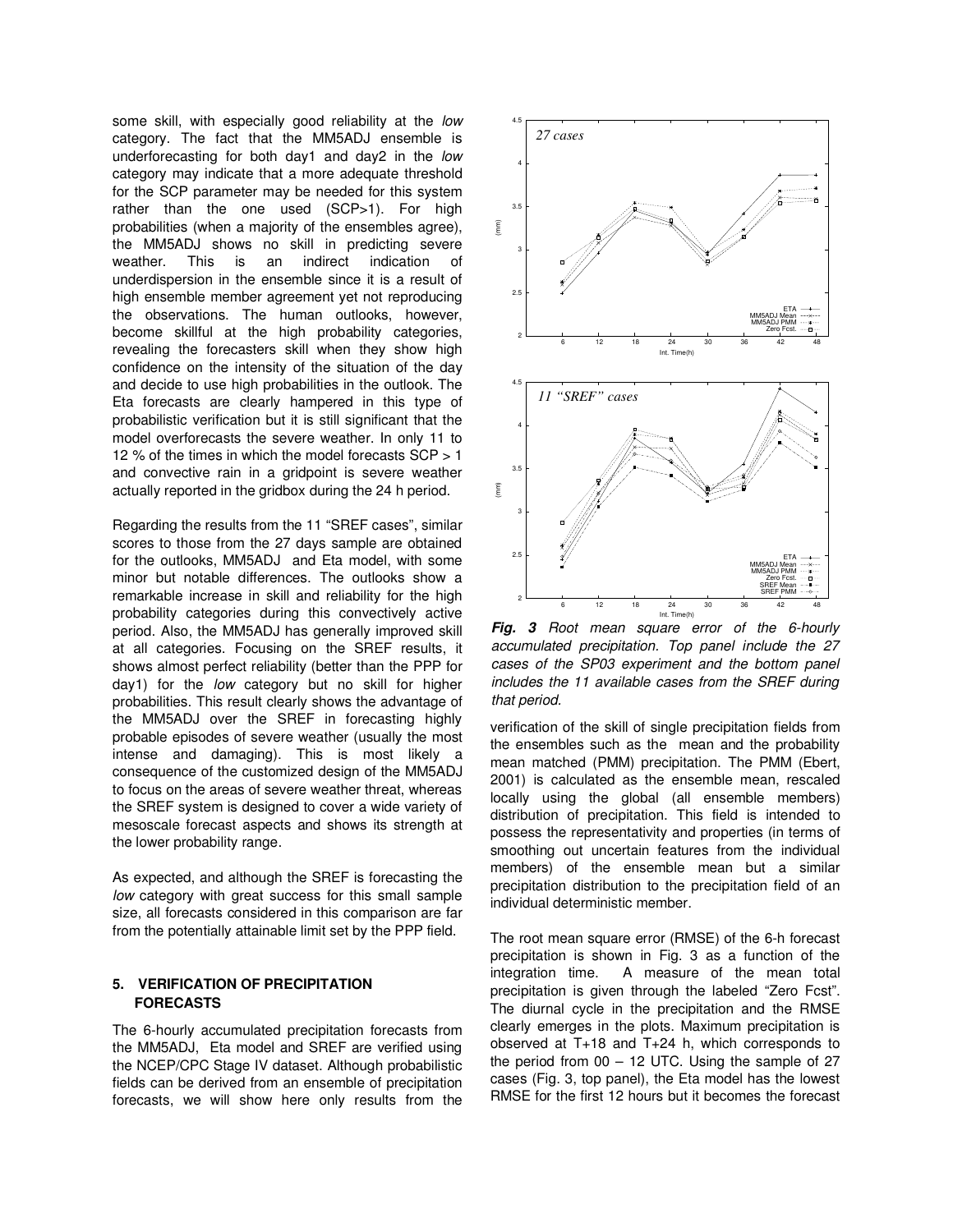

Fig. 4 Six hours accumulated precipitation BIAS and ETS as a function of precipitation threshold for the 11 "SREF *cases". BIAS plots show the reference line of BIAS=1.*

with highest error during the second 24 h of the period. The ensemble mean of the MM5ADJ consistently produces relatively low RMSE during all 48 h. However, results for the MM5AJD PMM show higher RMSE that the ensemble mean for all time spans. This is not an unexpected result since the RMSE score strongly penalizes small-scale structures in the field, and the PMM is designed to have enhanced small scale features compared with the ensemble mean. Note how the lowest RMSE for the last hours of the forecast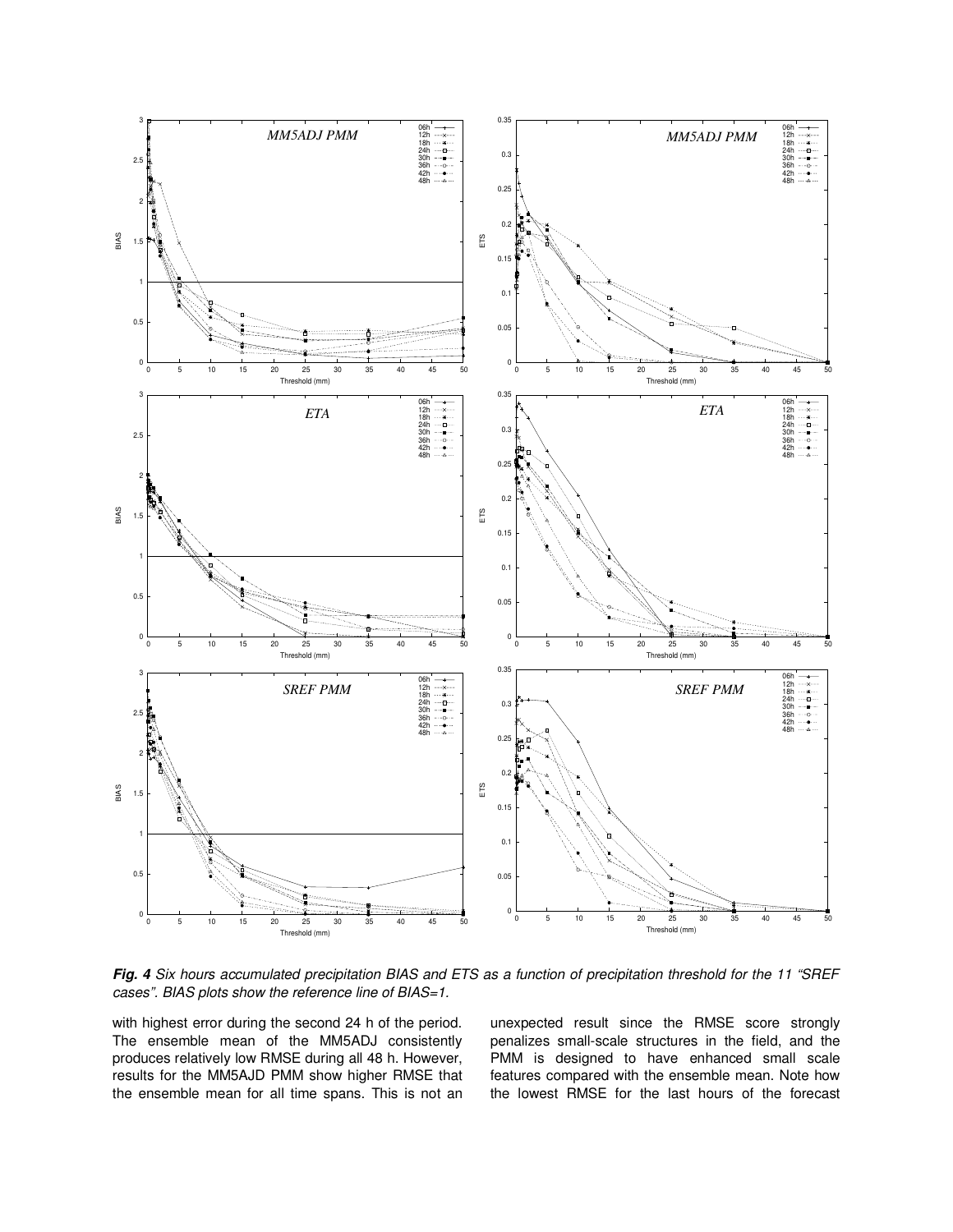period is obtained by a constant precipitation of zero ("Zero Fcst"), indicating almost no value for any of the forecasts at those time spans.

Restricting the sample size to the 11 "SREF cases" (Fig. 3, bottom panel) the RMSE increase generally due to the higher average convective activity compared to the SP03 27 cases. Results for the SREF forecasts show that the SREF mean has the lowest RMSE among the compared forecasts for all time spans.

To provide a global skill score for the precipitation forecast not so sensitive to errors on a single day, we compute the BIAS and Equitable Threat Score (ETS), computed as:

$$
BIAS = \frac{F}{O} \qquad ETS = \frac{C - E}{F + O - C - E} \qquad \frac{V}{P}
$$

where, F is the number of forecast points above a threshold, O the number of observed points above a threshold, C the number of points with both forecast and observations above a threshold, T the total number of gridpoints in the forecast and E=F·O/T. For the sake of brevity, we show BIAS and ETS results for the 11 "SREF cases" and only the PMM is used for the MM5ADJ and SREF ensembles. This field shows better BIAS and ETS scores than the ensemble mean (not shown).

All forecasts overpredict (BIAS > 1) precipitation amounts lower than 5 mm, though the Eta model has the lowest bias. As expected, for larger precipitation amounts, all models underpredict (BIAS < 1) precipitation, decaying to small bias with increasing threshold. However, the Eta model has smaller bias for the 10 and 15 mm thresholds. It is noteworthy that the MM5ADJ has larger biases for small precipitation amounts but does not decay to 0 as the other two systems do for very high thresholds ( > 25 mm /6h).

Regarding the ETS, similar behavior is detected in the results. The Eta and especially the SREF obtain better scores for low precipitation thresholds, whereas the MM5ADJ forecasts are better for the highest precipitation thresholds. This consistent result in the precipitation verification may be a consequence of the particular design of the MM5ADJ ensemble, focused on severe weather and active situations where higher precipitation rates are more likely, but it may also have influence from the fact that the MM5ADJ uses the Kain and Fritsch (1990) convective scheme whereas the Eta and SREF use the Betts-Miller (1986) convective adjustment parameterization.

## **6. CONCLUSIONS**

This paper presents some verification results of an ensemble created using human-generated input and an adjoint model. Following the ensemble generation process described in Xu01, an experiment was conducted during the 2003 SPC/NSSL Spring Program. Results from that experiment are verified against severe weather reports and 6-hourly accumulated precipitation. In order to assess the value of the experimental ensemble we compare the verification scores to other available short-range operational forecasts. The SPC Day2 convective outlooks, the Eta model and the SREF system are included in the comparison. Unfortunately, the SREF dataset is incomplete for the period of the experiment and no satisfactory comparison can be carried out. However, from the small sample of 11 cases some differential characteristics emerge between the SREF and the experimental MM5ADJ system.

The SREF shows almost perfect probabilistic severe weather forecasts for low probability events but no skill for high probability categories (> 0.06). The MM5ADJ,  $F + O - C - E$  however, shows some skill at most of the probability categories, being only overcome by the human outlook at the high probability end. This suggests that humangenerated ensembles could be a useful addition to the model guidance provided for severe weather situations. The comparison of precipitation skill scores confirms the low biases and high ETS for small precipitation amounts of the Eta model, and highlights the better skill of the SREF for low intensity events (precipitations lower than 25 mm/6h) and the relatively good results of the MM5ADJ forecasts for high precipitation thresholds.

> Future work will involve the verification of probabilistic forecasts of precipitation and a more detailed analysis of the suggestion that emerges from this study indicating the encouraging skill of the human-generated ensemble system on very active events (high probability of severe weather and heavy amounts of precipitation). Limiting the verification area to areas of concern in the forecast could help to further understand these results.

> *Acknowledgments:* The authors would like to thank Dr. David Bright for the helpful discussions and providing the available SREF data, Dr. Mike Baldwin for his assistance with the GRIB conversion and remapping process, Dr. Harold Brooks for the discussions on the Practically perfect prog field. The adjoint calculations were performed on the Linux supercomputer located at the Oklahoma Supercomputer Center for Education and Research (OSCER) at the University of Oklahoma. This work was performed while the leading author held a National Research Council Research Associateship Award at the NOAA/National Severe Storms Laboratory.

# **REFERENCES**

- Betts, A. K., and M. T. Miller, 1986: A new convective adjustment scheme. Part I: Observational and theoretical basis. *Quart. J. Roy. Meteor. Soc.,* **112**, 677–691.
- Brooks, H. E., M. P. Kay, and J. A. Hart, 1998: